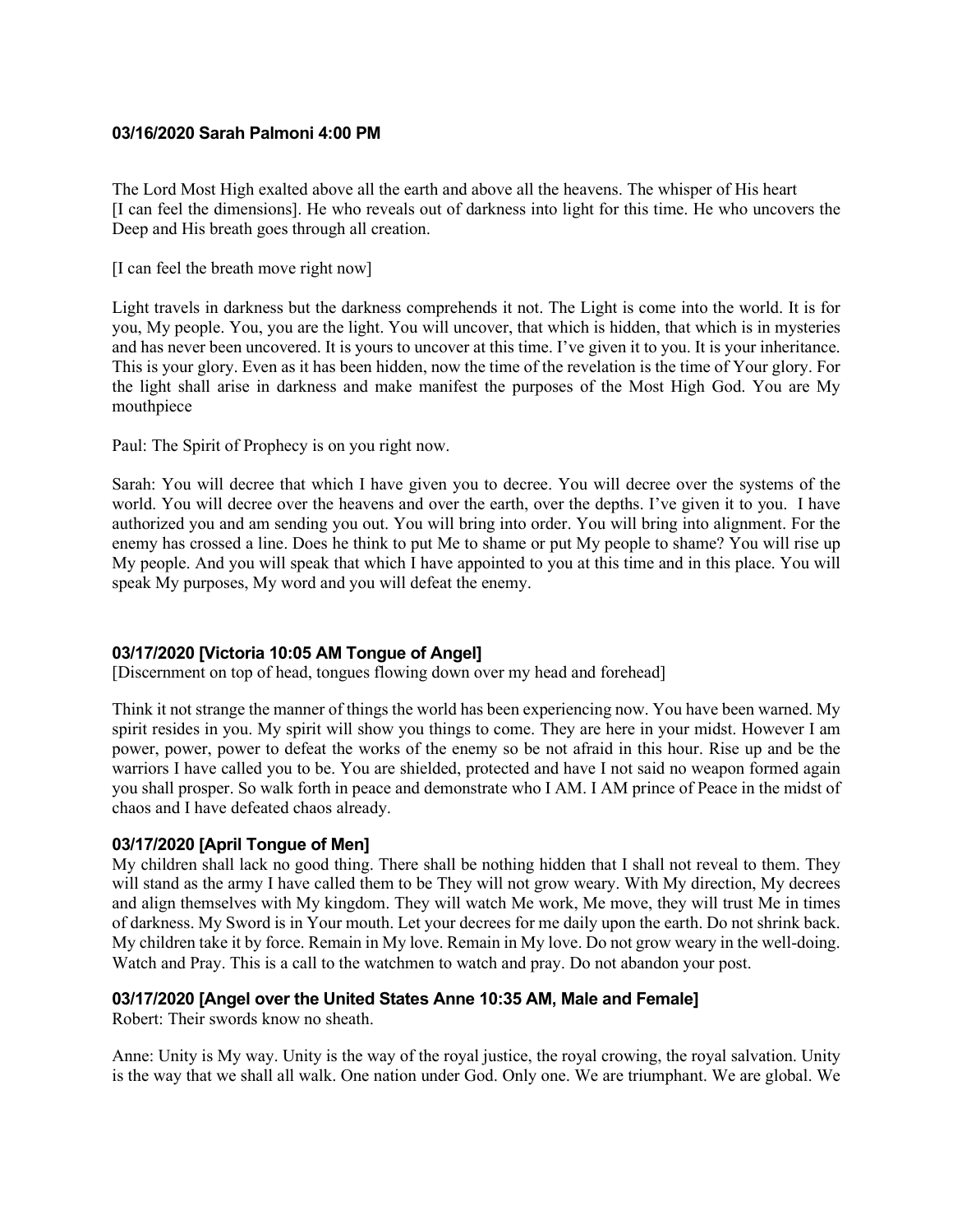are righteousness, justice and peace. Therefore we shall go forth and through in this uniting. Stretching, stretching, stretching, stretching, to rise up in victory. The victorious righteousness of the King.

Jamison: Angel's name is war. [One of the angels]

#### **03/17/2020 April 12:45 PM Scroll**

I'm breaking the pestilences off the land. I'm breaking the pestilences off the land. I'm breaking the pestilences off the land.

It's a new wave of my healing. Get ready. Get ready. Get ready. It is my perfect health It is my perfect health It is my perfect health

You will not be subjected to the enemy You will not be subjected to the enemy You will stand as the victorious ones [I see is injury coming off the land.] I will protect My people from all harm. I will anoint My sent ones. They will stand x4. The corruption will not stand in the land. There is a sceptre of glory, a new glory that is coming on the earth.

It will fight pestilence in the land. It will fight pestilence in the land. It will fight pestilence in the land. Stand in My glory.

### **03/17/2020 [Fear of the Lord Jana 4:57PM]**

You have permission among the Seven here. The Seven fold definitions for the true God is here. Though you walk through the Valley of the Shadow of Death you can fear no evil for He has fulfilled your quest. His rod and his staff will comfort you.

And you are following a path of those who have gone before you. Give honor where honor is due. Goodness and mercy are following you but it is for you to know and experience the Seven Spirits of God and what is true. Don't say you don't have enough faith for this for you are already full.

Trust in what you've known and nothing will hold you back form your inheritance. Experience is the best teacher and I will change the program of the past. One step of obedience will catch you up. I will fix history and all judgements that held you back. Perception will position you. For what you sowed in the last season will ring true. Expect your harvest for it is abundant. And your sound will make all things new

#### **03/18/2020 [Victoria Jesus as Son of Man 12:21PM]**

My children come to Me. I'm extending My arms of love and comfort unto you. Run to the shelter of My wings. Come and be comforted. I know you are strong but you are strong in Me. In these days your strength must come from Me. I love you with an everlasting love. Nothing will separate My love from you. You are